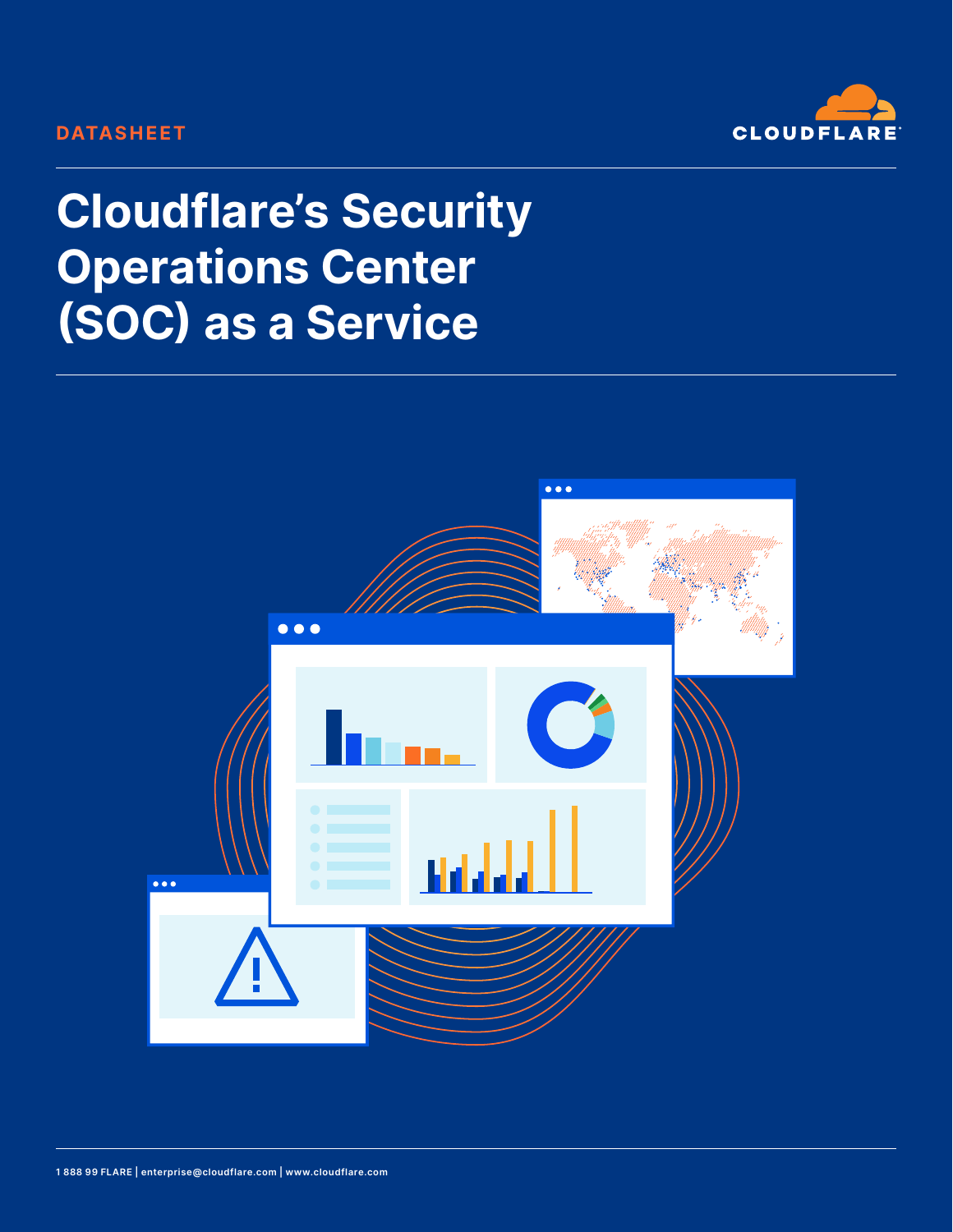## **The Noisy Threat Landscape**

In today's digital world where cyberattacks have become common and networks have become complex, even the most attentive organizations can struggle to separate signal from noise. Which alerts and incidents are false positives, and which require investigation? And which new aspects of the ever-evolving threat landscape represent the biggest risk to the organization?

The network complexity resulting from heterogeneous environments and an outdated "perimeter" model of infrastructure now leaves organizations with an assortment of siloed security and performance monitoring tools. Security and IT teams are caught in the rut of translating logs, alerts and policies between environments, leading to costly, inefficient and error-prone operations.

In addition to increasing organizations' attack surface and risk of exposure, all of this complexity can quickly lead to alert fatigue and burnout, and prevent organizations from focusing on new growth opportunities.

### **Cutting Through The Noise: Cloudflare's SOC-as-a-Service**

Cloudflare's SOC-as-a-Service combines our award winning security products with our dedicated team of cybersecurity experts that monitor your enterprise environment 24x7x365 for security threats and potential operational disruptions; perform deep analysis to identify attack vectors, and implement countermeasures to mitigate incidents.

Cloudflare's SOC-as-a-Service is designed to meet the security monitoring, threat detection and incident response needs of enterprises of all sizes and sophistication, across Layer 3, Layer 4, and Layer 7. Since the earliest indicators of security incidents can sometimes appear as degraded application or network health, proactive alerting for origin reachability, availability and latency is performed. This not only provides visibility into the overall health of the network but also acts as a proactive defense against network disruptions and failures.

Cloudflare's alerting technology leverages advanced proprietary algorithms rather than simple threshold-based triggers. These high-fidelity alerts give the SOC team confidence to react and respond decisively in near real-time. Cloudflare's SOC-as-a-Service experts ensure that time-sensitive incidents are properly triaged, investigated and remediated. Cloudflare SOC team proactively communicate regarding events and provide regular detailed reports on attacks and network incidents.

Cloudflare's network spans 200+ cities globally, and more than 1 billion unique IP addresses pass through it every day. This diversity and scale provides unique intelligence that enables Cloudflare's SOCteam to identify suspicious activities across the network with high confidence.

## **Benefits of Cloudflare's SOC-as-a-Service**

# **24x7x365 protection**

Cloudflare security experts continuously monitor and respond to security threats before they become critical events.

# **Faster detection and remediation**

Tailored mitigation and configuration by the SOC team, helps reduce lapse time between when an incident occurs, when it is detected, and when it is mitigated.

#### **Proactive communication and reporting**

Proactive communication through various channels — including phone, email and webhook — when there is a traffic anomaly or when the network is under attack. Periodic reports on rules created and attacks blocked, with recommendations on configuration changes.

#### **Reduced overall security costs**

Cloudflare's SOC reduces the need to employ and train in-house security specialists for monitoring and responding to alerts, thereby shrinking overall security spend.

#### **QUI Quick and easy start**

Getting to a baseline SOC configuration is quick and simple. Enabling the SOC service doesn't require deploying any additional endpoint agents or tools.

# **Offloading security to Cloudflare experts**

Your security team no longer has to wade through the false positives and can focus on other priority projects, thanks to Cloudflare security experts who immediately identify any suspicious activity and swiftly respond with recommendations for resolution.

# **Monthly/Quarterly reports**

Our SOC team will provide regular reporting to share insights into the Cloudflare protections mitigating security threats.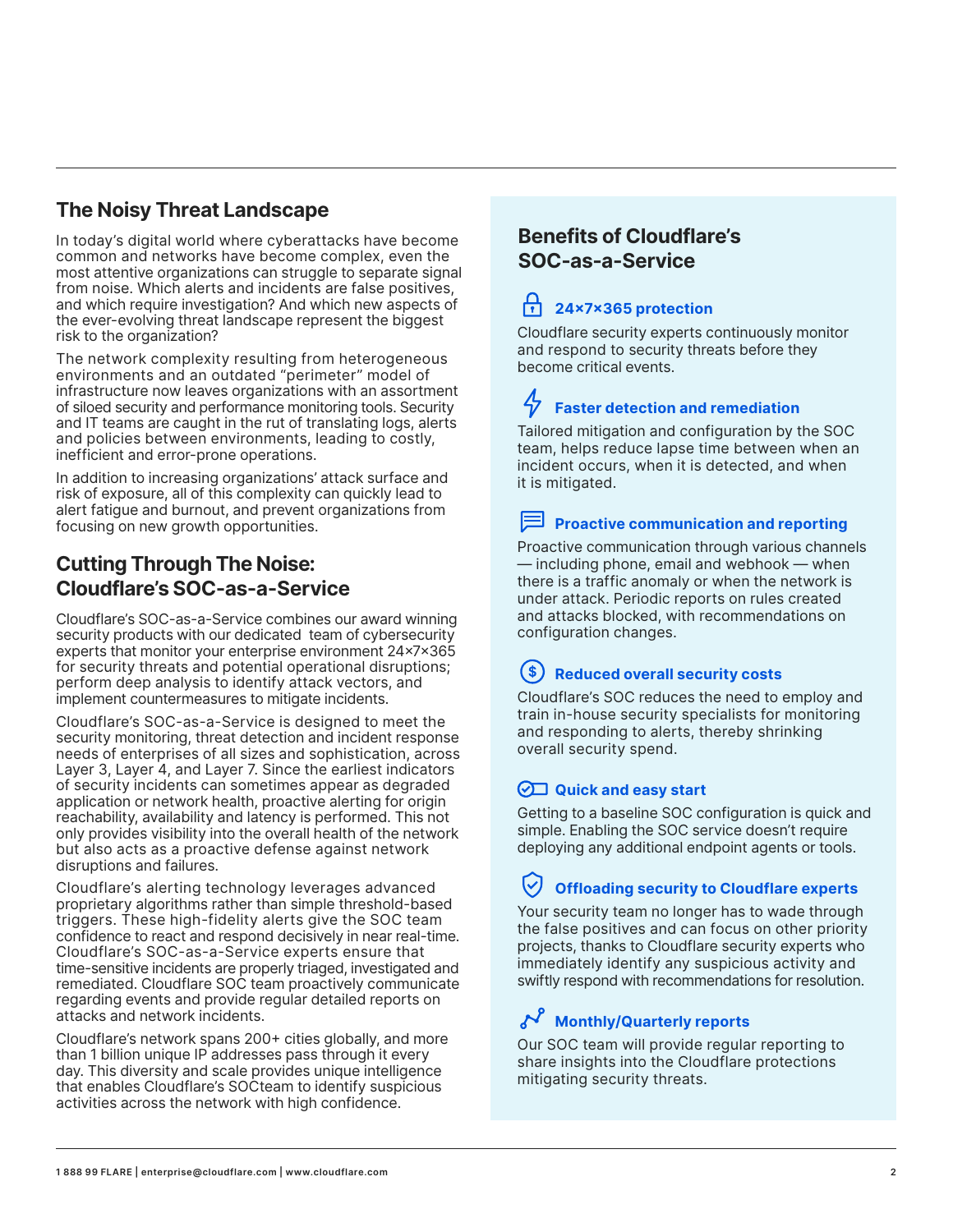

## **Service Options**

|                                                                                     | <b>SOC for Core Applications</b>           | <b>SOC for Network</b> |
|-------------------------------------------------------------------------------------|--------------------------------------------|------------------------|
| Proactive Monitoring and Alerting for<br><b>Anomalous Events</b>                    | ✓                                          | ✓                      |
| Custom Rules to Mitigate Active Attacks                                             | ✓                                          | ✓                      |
| Reporting                                                                           | ✓                                          | ✓                      |
| Layer 7 Attack Analysis and Mitigation                                              | ✓                                          | ×                      |
| Early Detection/Alerting for Origin<br>Reachability, Availability, & Latency issues | ✓                                          | ×                      |
| Layer 3 & 4 Network Attack Analysis<br>and Mitigation                               | $\times$                                   | ✓                      |
| <b>GRE Tunnel Health Check Monitoring</b>                                           | $\times$                                   | ✓                      |
| <b>Supported Products</b>                                                           | <b>DDoS</b><br>Rate Limiting<br><b>WAF</b> | Magic Transit          |

**Getting Started:** Contact your Cloudflare Account Executive today to get started.